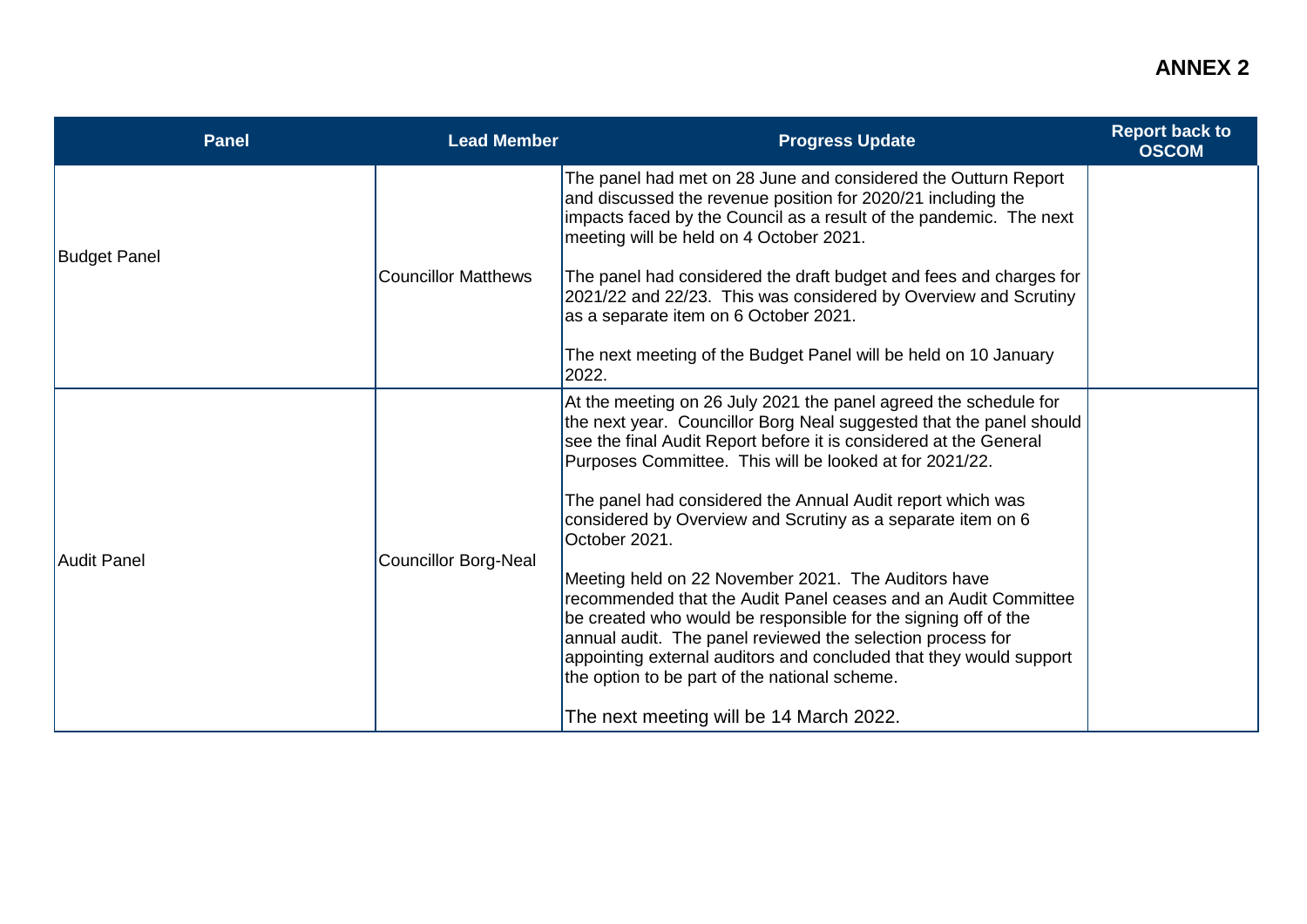| <b>Panel</b>                    | <b>Lead Member</b>         | <b>Progress Update</b>                                                                                                                                                                                                                                                                                                                                                                                                                                                                                                                                                                                                                                                                                                                                                                                                                                                                                                     | <b>Report back to</b><br><b>OSCOM</b> |
|---------------------------------|----------------------------|----------------------------------------------------------------------------------------------------------------------------------------------------------------------------------------------------------------------------------------------------------------------------------------------------------------------------------------------------------------------------------------------------------------------------------------------------------------------------------------------------------------------------------------------------------------------------------------------------------------------------------------------------------------------------------------------------------------------------------------------------------------------------------------------------------------------------------------------------------------------------------------------------------------------------|---------------------------------------|
| <b>Review of Outside Bodies</b> | <b>Councillor C Dowden</b> | The Outside Bodies review is to look at the role and expectations of<br>representatives and the outcomes expected, identify the<br>expectations of Council by reviewing the guidance for<br>representatives and identify and define the role and the level of<br>feedback required. There are a wide variety of different outside<br>organisations with different scopes and it is important to determine<br>what that means and the appropriate representation. Members of<br>the panel include Councillors Hamilton and Parker.<br>Awaiting comments on the survey prior to the next meeting. The<br>Member and Community Development Group are scheduled to<br>meet in the New Year.<br>A report will be considered by the Member and Community<br>Development Group on 2 February 2022. The panel will meet on 8<br>February 2022 to consider a final report for the Overview and<br>Scrutiny Meeting on 2 March 2022. | 21.4.21                               |
| <b>Enforcement Panel</b>        | <b>Councillor Burley</b>   | Councillor Burley had met with the Head of Innovation and Strategy<br>and the Head of Planning and Building to discuss how to take the<br>review forward with the resources available. He anticipates having<br>a first meeting with the panel in July to consider how to undertake<br>the review within the provisions of the scope with the review starting<br>formally in September. Members currently are Councillors Brooks,<br>C Dowden, Parker and Warnes.<br>Councillor Burley had emailed an update to the Chairman. The<br>panel has met to look at how to take the review forward and had<br>agreed a programme. The next meeting will look at the legislative<br>framework for enforcement                                                                                                                                                                                                                     |                                       |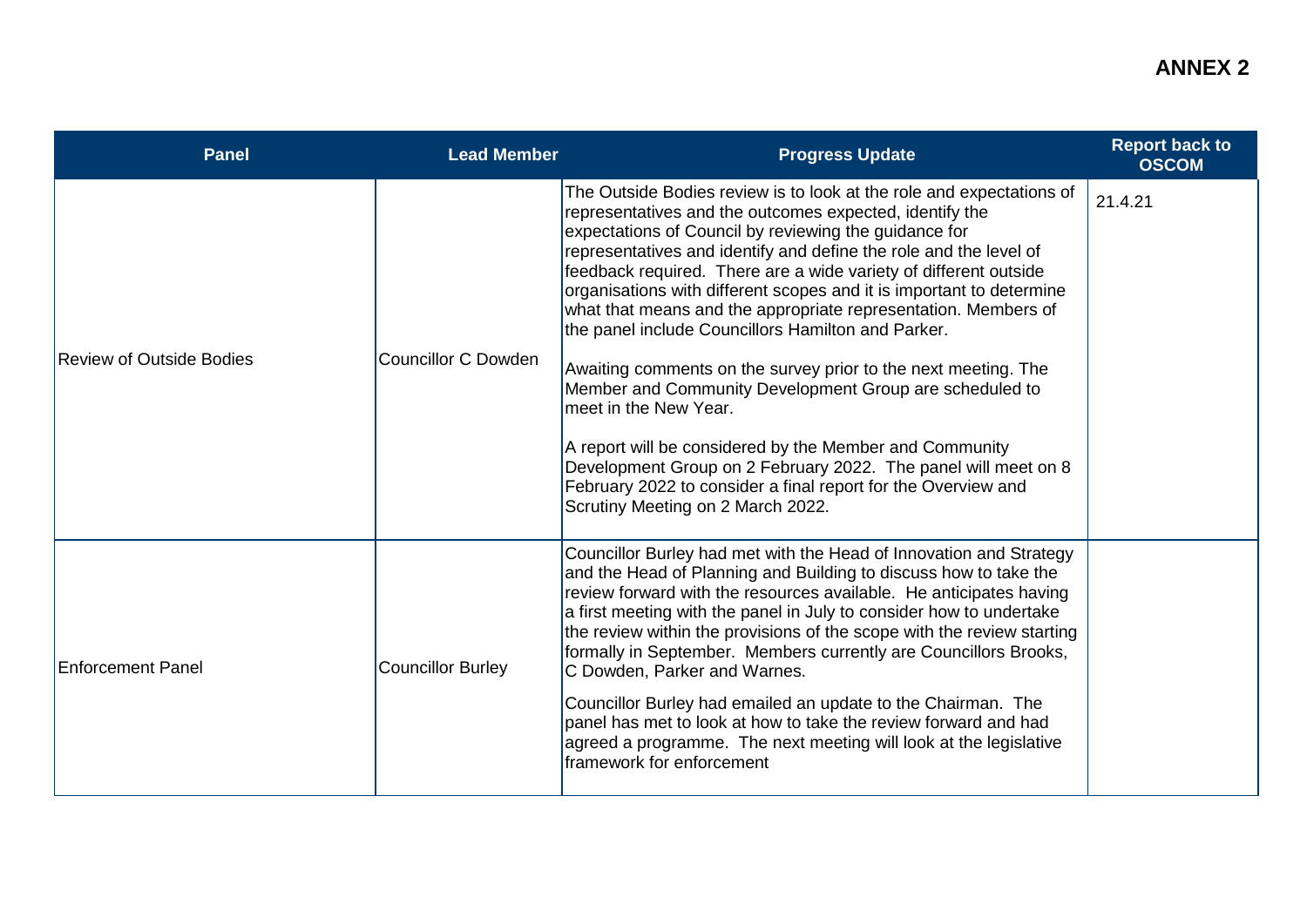## **ANNEX 2**

| <b>Panel</b>                | <b>Lead Member</b>       | <b>Progress Update</b>                                                                                                                                                                                                                                                        | <b>Report back to</b><br><b>OSCOM</b> |
|-----------------------------|--------------------------|-------------------------------------------------------------------------------------------------------------------------------------------------------------------------------------------------------------------------------------------------------------------------------|---------------------------------------|
|                             |                          | The Head of Planning and Building had given an interesting and in-<br>depth presentation to the panel. The next meeting will be in<br>November.                                                                                                                               |                                       |
| <b>Communications Panel</b> |                          | The panel recently met and the focus was to explore the<br>performance of the planning enforcement function. There has been<br>a lot of information and advice on how the Council has to work<br>within legislation and this needs to be explained to residents               |                                       |
|                             |                          | The meeting due to be held on 17 January 2022 was cancelled due<br>to covid restrictions and will be rescheduled.                                                                                                                                                             |                                       |
|                             | <b>Councillor Brooks</b> | The panel has received a presentation from the Community<br>Manager to look at the role of members as community Councillors<br>and how they communicate with their residents and communities.<br>They also discussed how members and officers communicate with<br>each other. |                                       |
|                             |                          | The next panel meeting will be on 11 November to continue the<br>discussion on members/officer communication, Member's area of<br>the website and Member's bulletin, internal communications,<br>website visioning and planning for a focus group.                            |                                       |
|                             |                          | The panel met on 11 November where they discussed IT and the<br>website. Hope to get a new website in the spring. Lots of<br>discussed communication between officers and members and<br>residents. The next meeting will be held on 19 January 2022.                         |                                       |
|                             |                          | The panel met on 19 January 2022 where they discussed template<br>letters from across the Council that are sent out to residents. The<br>next meeting will be held on 9 February 2022.                                                                                        |                                       |